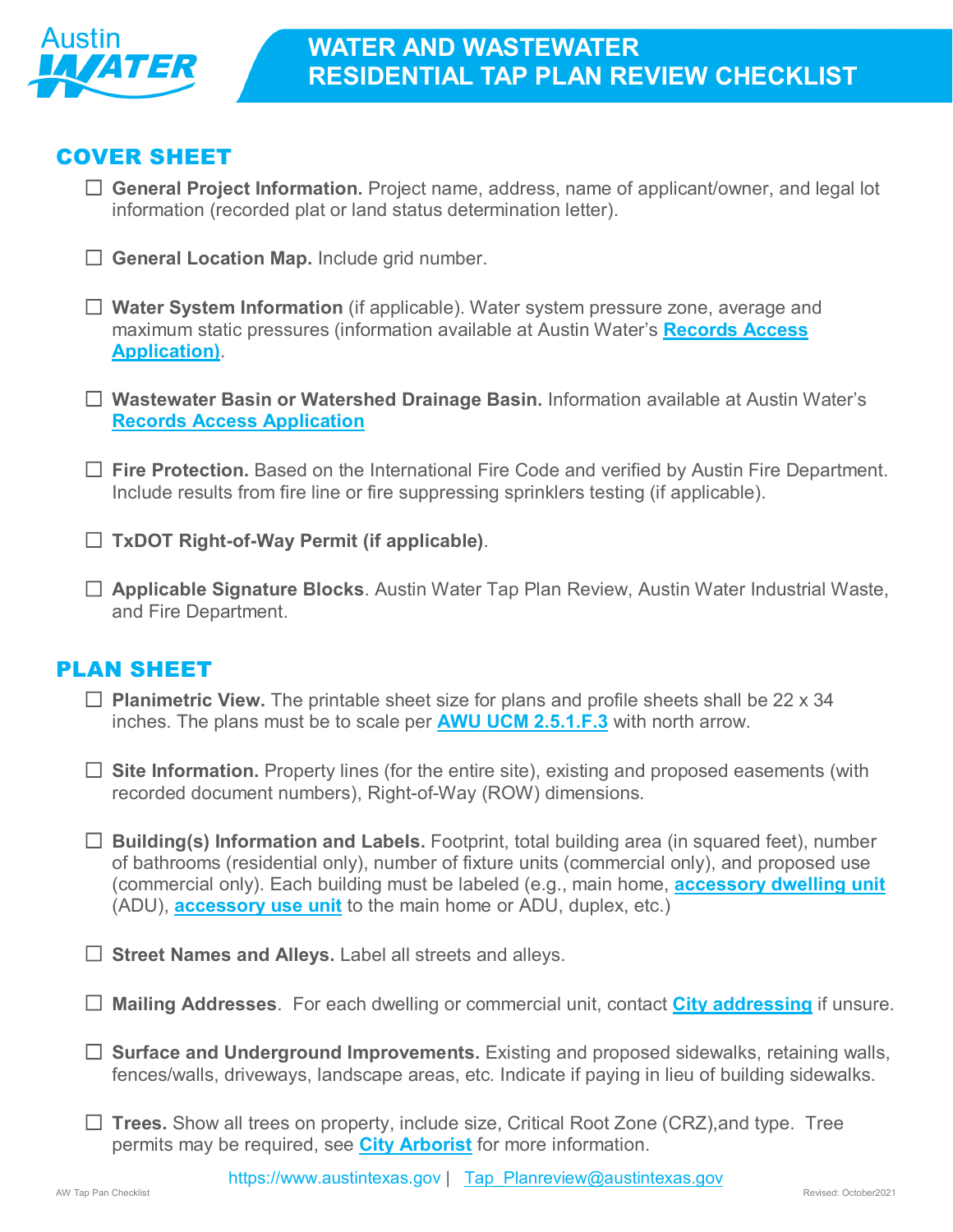- **Tree Root Barriers** (if applicable). For proposed mains and services within 10 ft. of a tree. Tree barriers shall be placed on all sides of the planting zone of the tree and no closer than seven (7) feet from the tree trunk of the tree. Utility lines shall not be placed closer than two (2) from the tree barrier. A tree permit may be required, see **[City Arborist.](http://www.austintexas.gov/department/city-arborist)**
- **Existing Utilities.** Show all existing underground utilities to include storm water, gas, electric, etc. Water and wastewater infrastructure must include; intersections, material, and size. Information may be available at Austin Water's **[Records Access Application](https://www.austintexas.gov/water/GIS_EXTERN/GIS_AccessRequest_Form.cfm)**
- **Contour Lines.** To adequately describe the area's topography.
- **Wastewater Elevations** (if applicable). Flow line elevation(s) of existing and proposed cleanout(s) at property line, finished floor elevations.
- **Dimensions.** Horizontal dimensions from proposed service line(s) to the nearest lot corner along the Right-of-Way.
- **Proposed Service Line(s).** Include method of connection, pipe size, material, fittings, and appurtenances (e.g., pressure reducing valves, backflow prevention assemblies, cleanouts, etc.)
- **Water Meters. [Size](https://www.austintexas.gov/water/watercal/index.cfm)** and location. Include water meter numbers for all existing water meters to be relocated.
- **Applicable Water Demands** (gpm). Domestic, irrigation, fire flow. Include a breakdown of **[Water Supply Fixture Units \(WSFU\)](https://www.austintexas.gov/water/watercal/index.cfm)** per fixture type.
- **Service Lines to Be Abandoned.** Call out all service lines to be abandoned.
- **Backflow Prevention** (if applicable). For sites with alternative source(s) water and/or potential health hazards. Indicate the presence of required backflow prevention assemblies.
- **Asbestos Note** Prior to the handling and disposal of asbestos *main piping*, the contractor's work plans shall be reviewed and coordinated through Austin Water's Asbestos Program Manager, who can be reached at 512-972-0915. It is the contractor's responsibility to utilize a trained, certified and licensed abatement contractor in accordance with the Federal, State and Local regulations.

### STANDARD DETAILS AND GENERAL NOTES SHEET

- **Details.** Applicable standard details, **[500 series only.](https://library.municode.com/tx/austin/codes/standards_manual)**
- **General utilities notes.** Available at Austin Water's **[Records Access Application](https://www.austintexas.gov/water/GIS_EXTERN/GIS_AccessRequest_Form.cfm)**